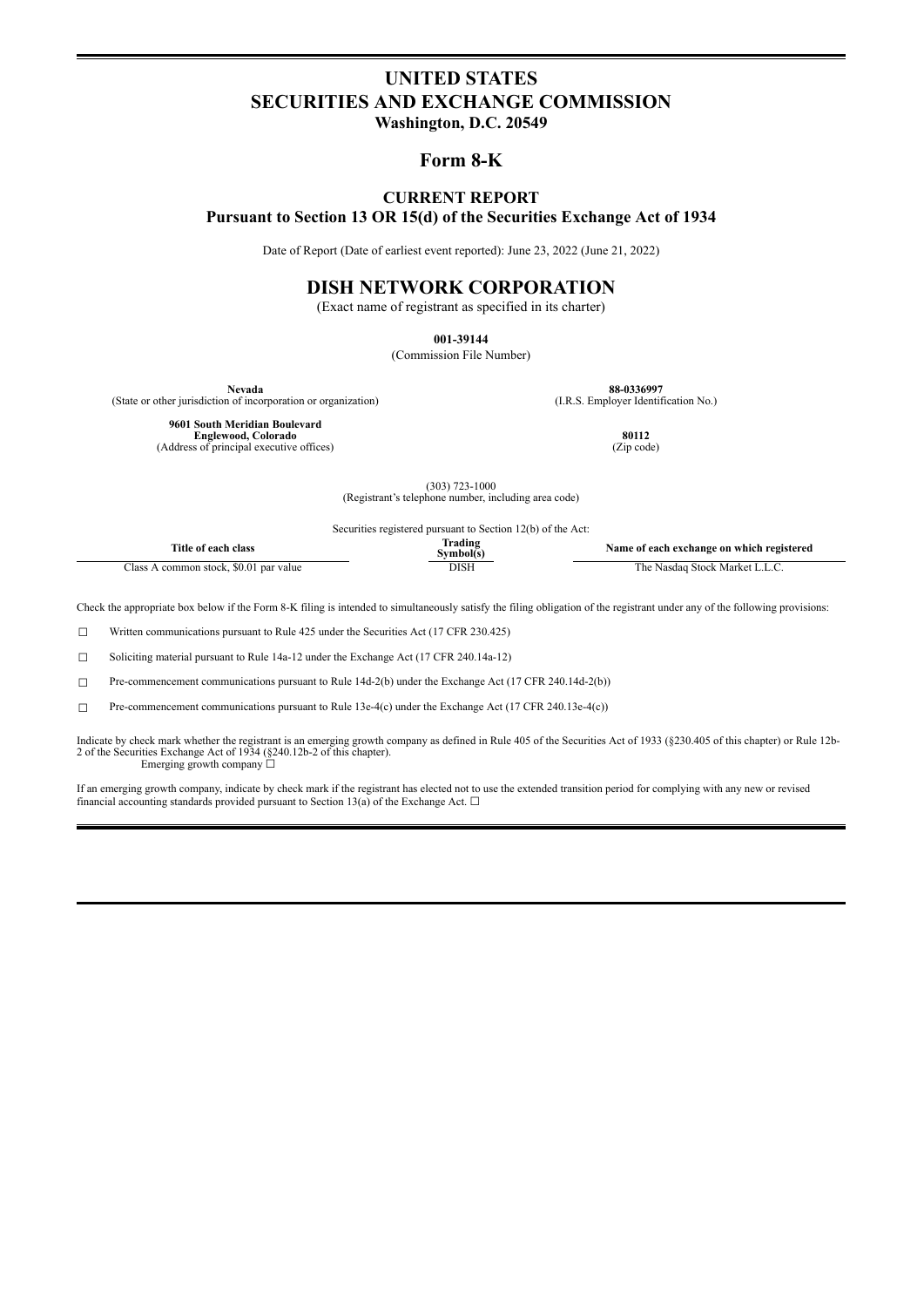#### **Item 8.01 Other Events.**

On June 21, 2022, the U.S. Department of Justice approved the binding term sheet between DISH Network and T-Mobile US, Inc. that was entered into on June 15, 2022. The binding term sheet was previously announced on DISH Network's Form 8-K filed on June 21, 2022 (the "Form 8-K") and the terms and conditions of the binding term sheet are summarized in the Form 8-K. As a result of this approval, the binding term sheet became effective on June 21, 2022.